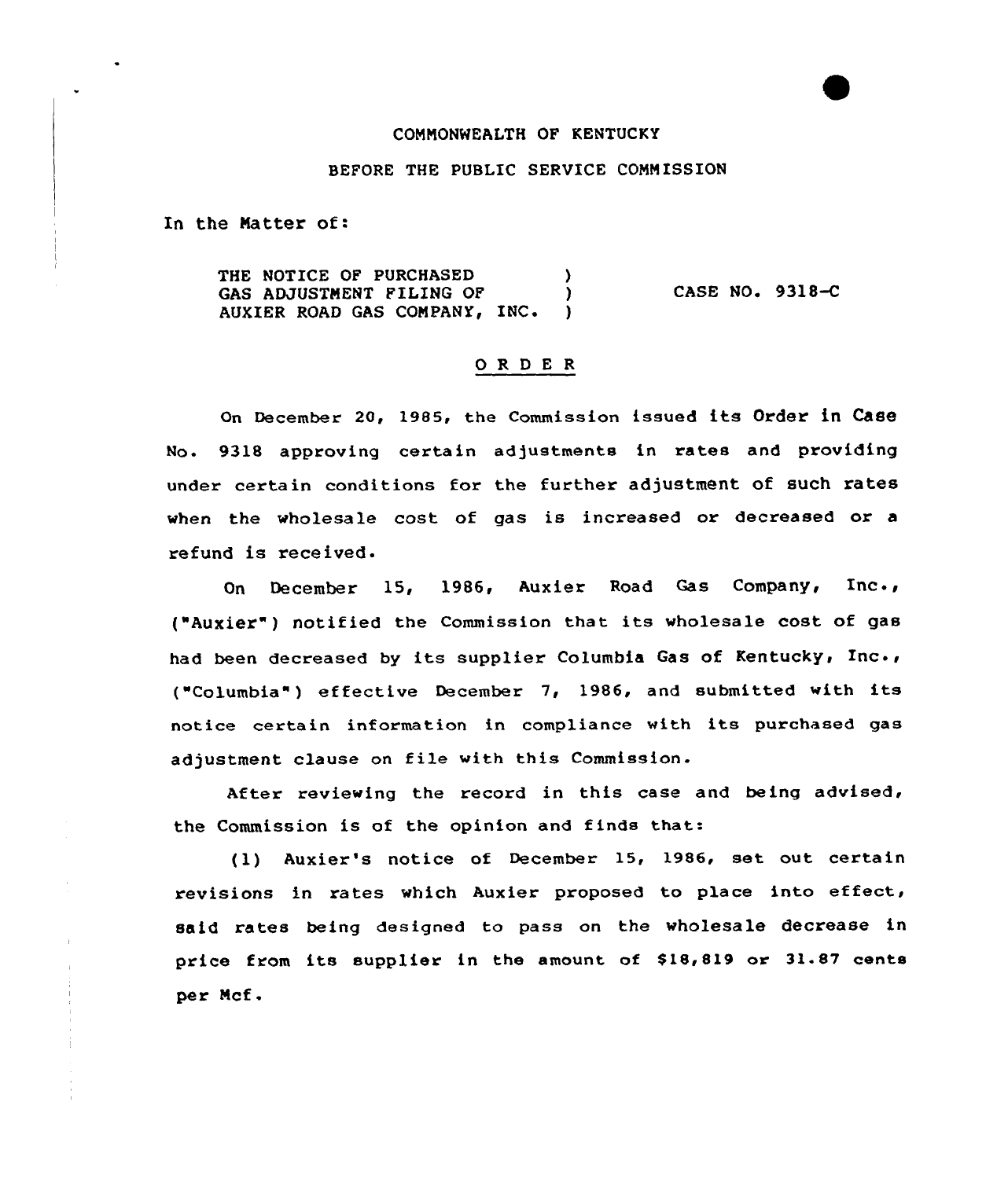{2) Auxier's wholesale cost of gas was decreased by Columbia effective December 7, 1986.

{3) Auxier's proposed rates were calculated by subtracting the amount of the decrease from rates based on those approved in case No- 8768-p rather than from the rates approved in the Commission's Order of December 20, 1985, in Case No. 9318. The rates proposed should be approved pending the decision of Franklin Circuit Court in Case No. 9318, and should be subject to refund.

(4) Auxier should report to the Commission any excess revenues collected during the period from December 7, 1986, to the date the proposed rates are implemented< along with a plan to refund any excess collections to its customers.

{5) Auxier's proposed adjustment in rates under the purchased gas adjustment. provisions approved by the Commission in its order in Case No. 9318 dated December 20, 1985, is fair, just and reasonable and in the public interest and should be effective with gas supplied on and after December 7. 1986, subject to refund.

IT IS THEREFORE ORDERED that:

{1) The rates in the Appendix to this Order be and they hereby are authorized effective with gas supplied on and after December 7, 1986, subject to refund.

{2) Within 30 days of the date of this Order Auxier shall report to the Commission any excess revenues collected during the period from December 7, 1986, to the date the proposed rates are implemented, along with a plan to refund any excess collections.

 $-2-$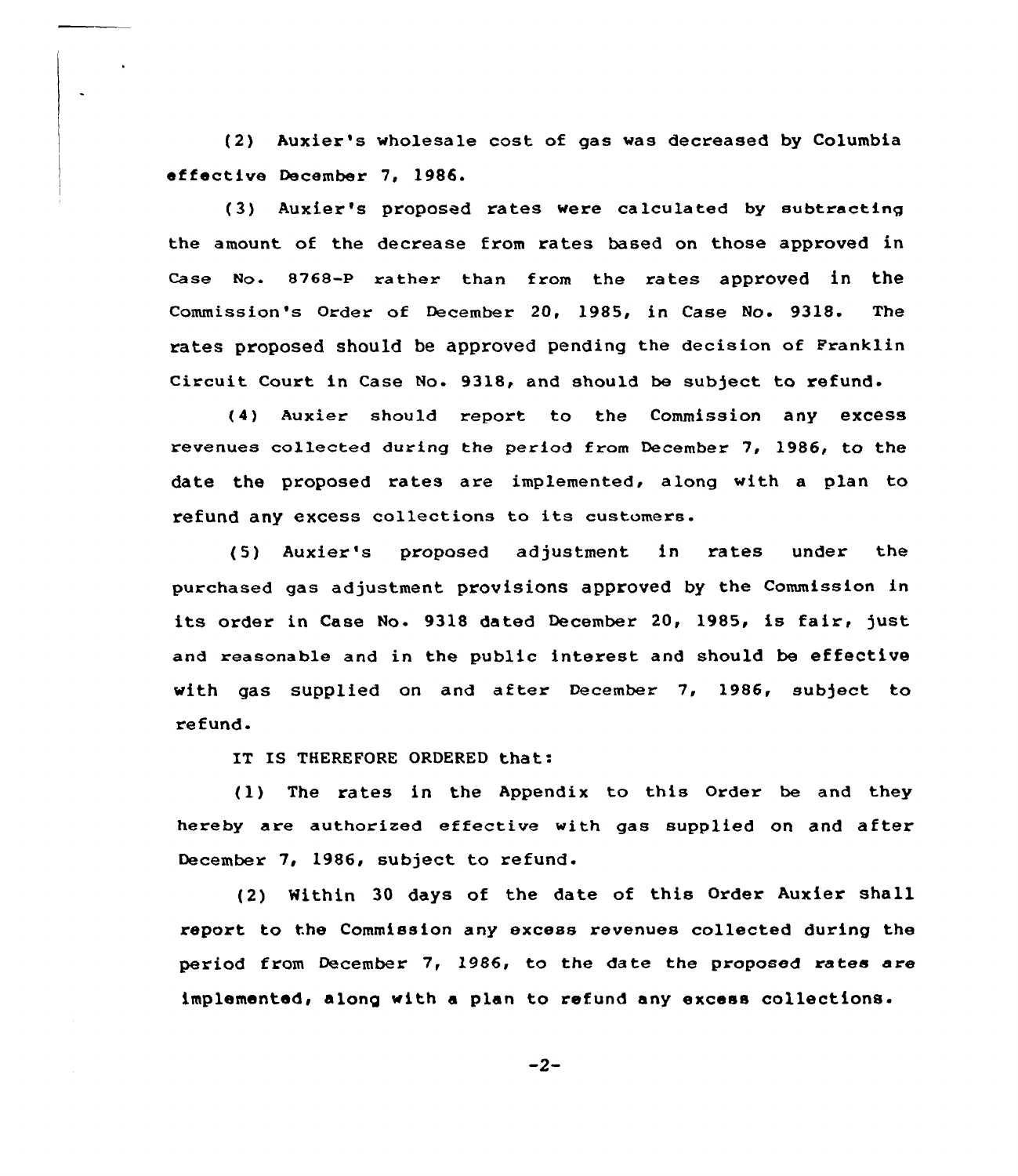(3) Within 30 days of the date of this Order Auxier shall file with this Commission its revised tariffs setting out the rates authorized herein.

Done at Frankfort, Kentucky, this 6th day of January, 1987.

PUBLIC SERVICE COMMISSION

Zeman ko  $Cha1$ rma. Vice Chairman William

ATTEST:

Executive Director